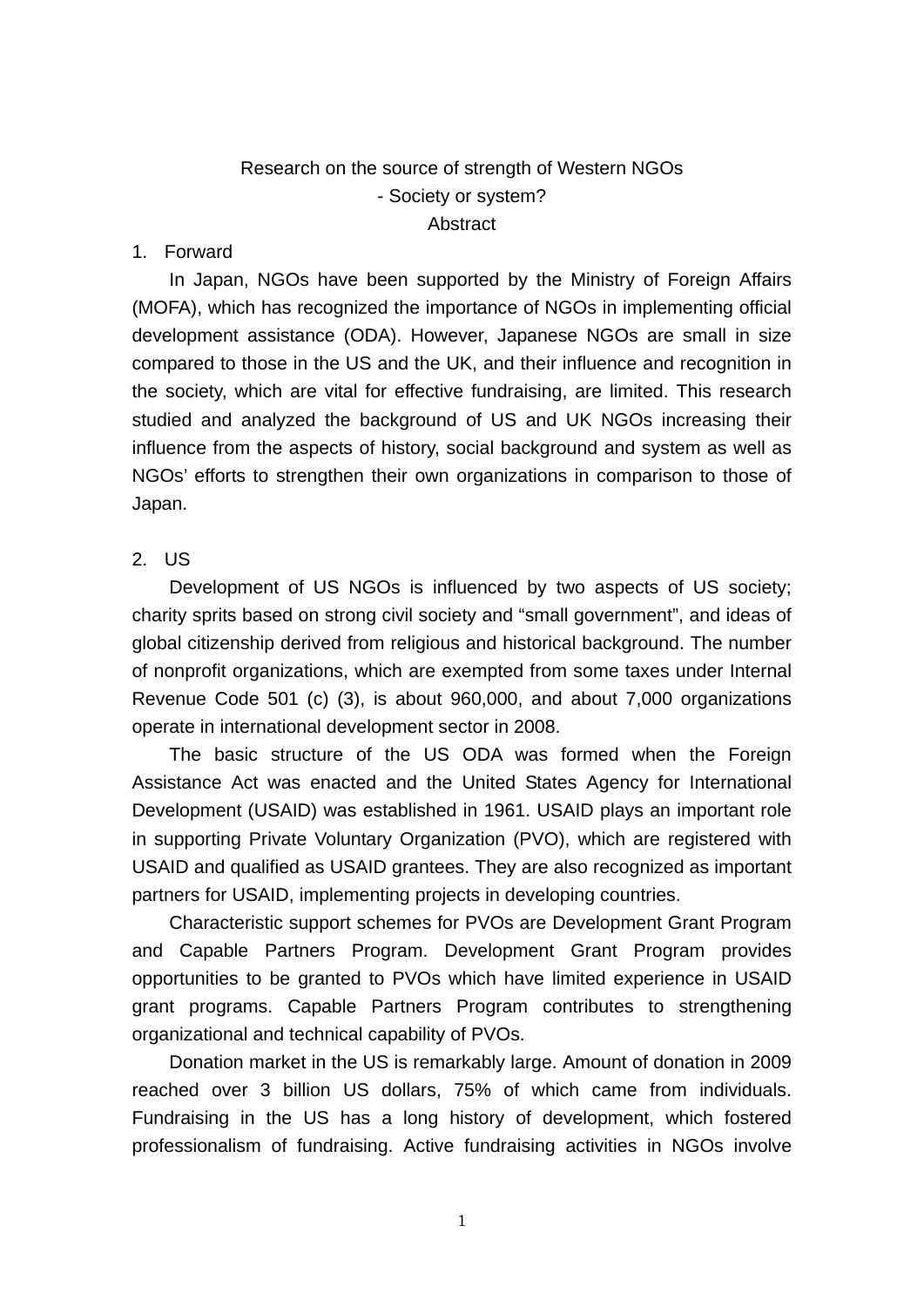detailed market analysis with fundraisers and fundraising consultants.

Supporting organizations, such as NGO associations and fundraising organizations, have contributed to the rise of NGO sector in the US, together with efforts for organizational improvement in each NGO. These organizations also help NGOs to strengthen organizational basis and improve accountability and operational skills.

### 3. UK

In the UK, organizations existing between the family and the state are called Civil Society Organisations (CSOs). CSOs originated from poverty relief efforts by churches and have developed through a variety of civic movements and relief efforts for war-affected people throughout the history. In the backdrop of their development, there have been strong supports from civil society and national character of seeking catharsis and justice as well as religious factors. The fact that British society is more outward-looking and international because of its historical expansion of its territory also has contributed to the development of CSOs in international development sector.

Among CSOs, those that benefit the public in a charitable way are called charities. As of the end of December, 2010, some 160,000 charities are registered with the Charity Commission. Some 370 organizations are now members of Bond, an association of CSOs in international development sector. Charities can benefit from the deduction of corporate tax and other taxes.

Department for International Development (DFID) is responsible for all aspects of British ODA, which is separated from other foreign policies and completely untied. DFID provides funds to CSOs, recognizing CSOs as their partners to achieve their goals of poverty reduction. One of the most characteristic schemes is Programme Partnership Arrangements (PPAs), in which DFID provides some amount of unrestricted fund to CSOs based on strategic agreements between DFID and the CSOs.

British donation market is mature, even compared to the other European countries, and about one third of donation in the charity sector comes from individuals. About 15 to 25% of donors give to overseas causes. Preferential taxation systems for donors make it easier for individuals to donate for charitable causes.

In the UK, second-tier organizations, such as Bond and the Institute of Fundraising, also support CSOs in various ways. CSOs make use of these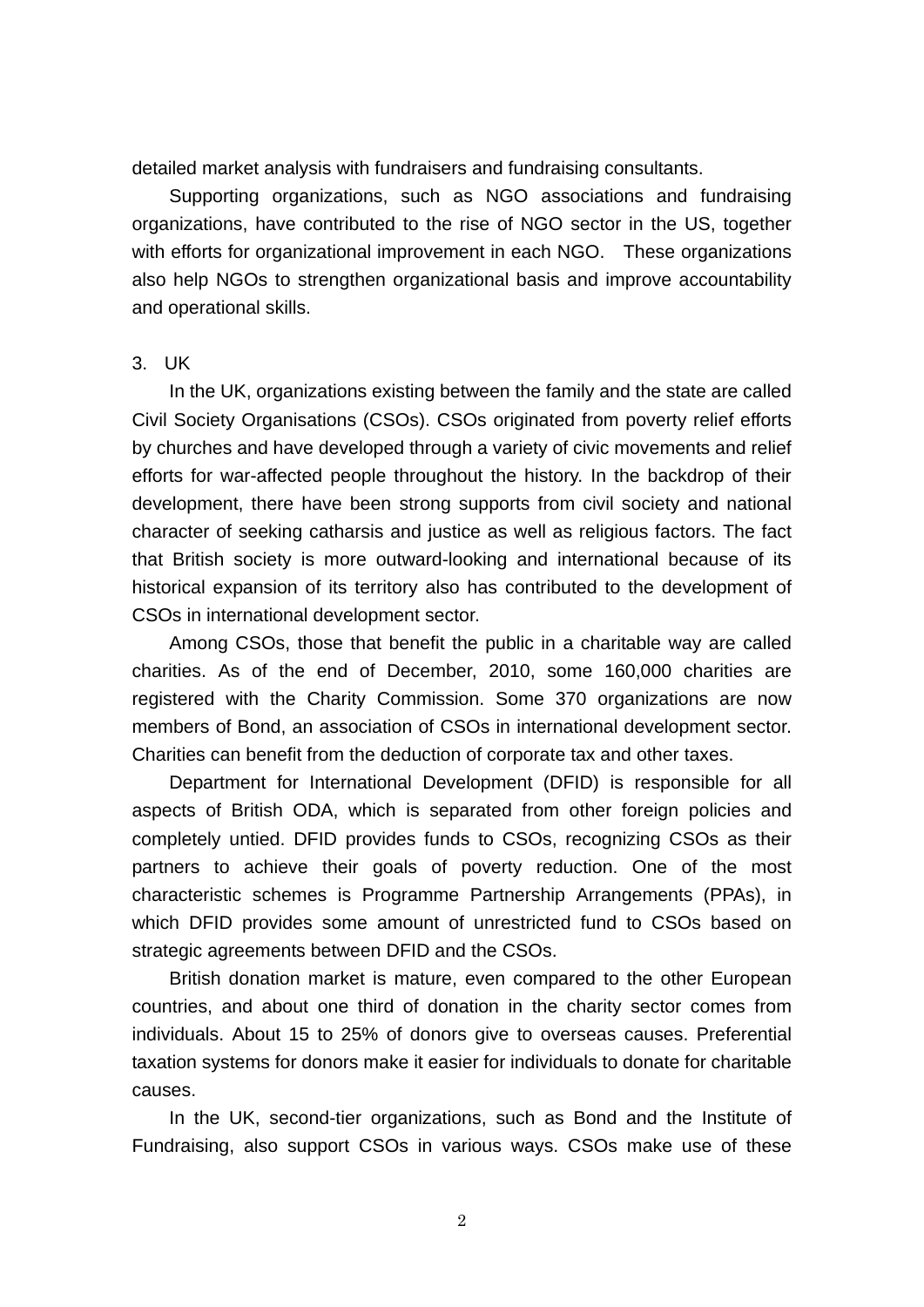supports and raise money or conduct PR activities, which are customized to different targeted groups. Some of larger CSOs are also making great efforts to develop capacity within their organizations.

## 4. Japan

In early times, charitable activities were carried out based on Buddhist spirits. Yet, as such activities were often oppressed by the Government, they have never flourished until some time after the end of World War II. Another reason why the nonprofit sector did not flourish in Japan earlier was that, unlike in Western States, it did not play the role as the provider of welfare and so forth, because the Government provided such services. As a result, the history of Japanese NGOs in the field of international development only dates back to 1960s.

In Japan, the number of nonprofit organizations that registered as specified nonprofit corporation under the Act on Promotion of Specified Non-profit Activities amounts to more than 40,000. Although, it should be noted that the Act was enacted only in 1998, which means that there are many nonprofits that have chosen to acquire legal status other than specified nonprofit corporation. It is said that there are some 400 international development NGOs.

MOFA's International Cooperation Bureau comprehensively plans and drafts policies relating to the ODA, while also playing a central role in coordination in the Government. Since the creation of new Japanese International Cooperation Agency (JICA) under the new JICA Act in 2008, it comprehensively implements the three aid modalities (i.e. technical cooperation, grant aid, and ODA loan).

When it started, Japanese ODA was provided in tandem with post-World War II reparations. Currently, under the new ODA Charter, poverty reduction, sustainable growth, addressing global issues, and peace-building are regarded as priority issues. Also, under the recognition of the importance of NGOs, the Government is collaborating with NGOs through various measures, including financial cooperation for NGO aid activities, assistance for capacity development, and promotion of dialogue.

Japanese donation market is still smaller compared to those of the US and the UK. The market size for individual giving and that for corporate giving are estimated as 544.5 billion Yen and 494 billion Yen, respectively. One of the characteristics of Japanese donation market is the small proportion of individual giving, the main reason of which can be attributed to the donation tax scheme.